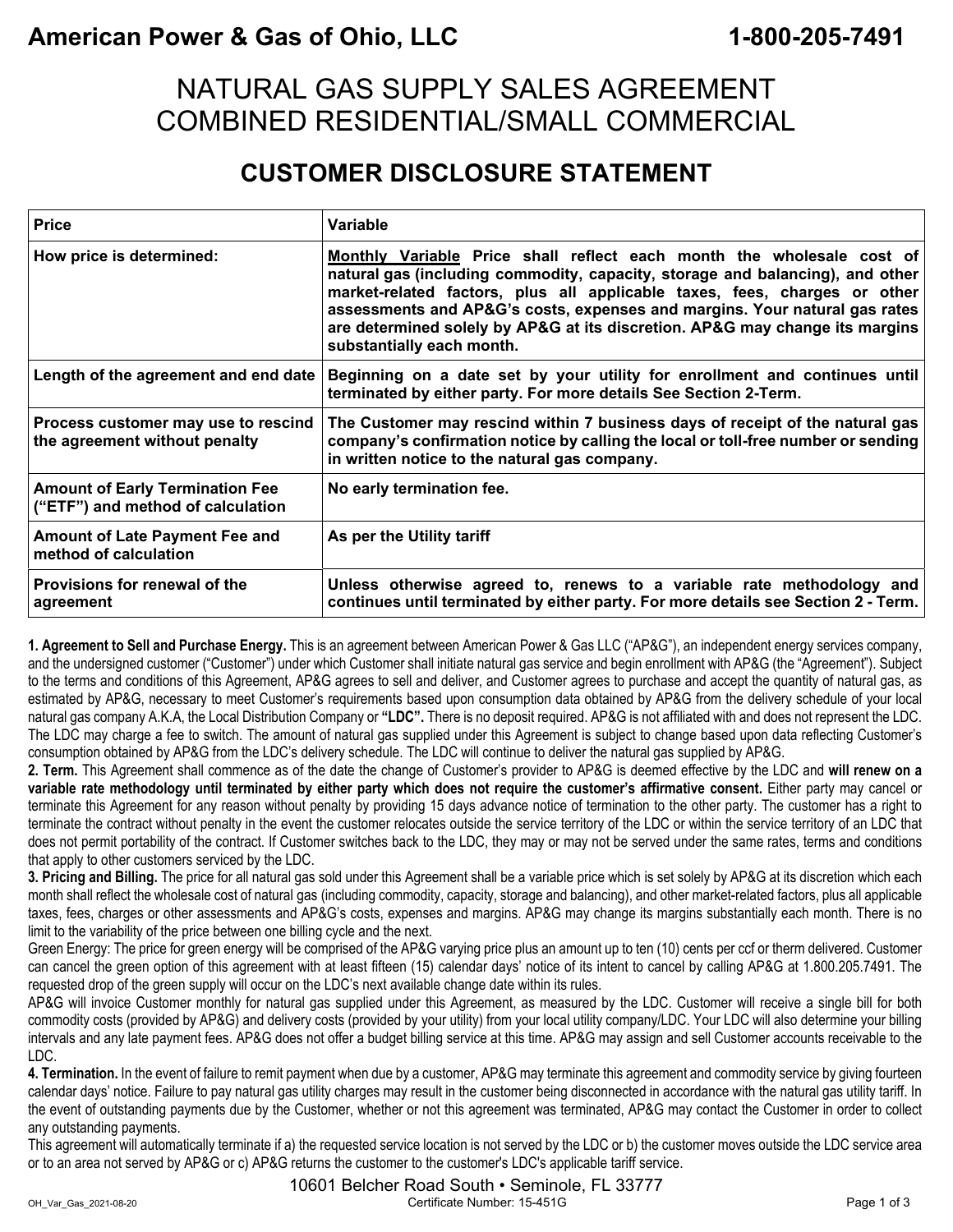## **American Power & Gas of Ohio, LLC 1-800-205-7491**

**5. Assignment.** Customer may not assign its interests in and delegate its obligations under this Agreement without the express written consent of AP&G. AP&G may sell, transfer, pledge, or assign the accounts, revenues, or proceeds hereof, in connection with any financing agreement or receivables purchase program, and may assign this Agreement to another energy supplier, energy services company or other entity as authorized by the PUCO.

**6. Customer Information.** Customer consents and authorizes AP&G to obtain Customer Information from the LDC. This authorization will remain in effect during the Initial Term and any applicable Renewal Term. Except as required by law and in accordance with rules 4901:1-28-04 and 4901:1-29-09 of the Administrative Code, AP&G will not release Customer Information including the customer's social security number, account number or any other customer information without the Customer's written consent. Customer may rescind this authorization at any time by providing written notice thereof to AP&G or by calling AP&G at 1.800.205.7491. AP&G reserves the right to cancel this Agreement in the event Customer rescinds the authorization. Twice within a twelve-month period, Customer has the right to request up to twenty-four months of the Customer's payment history without charge.

**7. Consumer Protections Regarding Termination of Services.** The services provided by AP&G to Customer are governed by the terms and conditions of this Agreement. AP&G will provide at least 15 days' notice prior to the cancellation of service to Customer. In the event of non-payment of any charges owed to AP&G, a Customer may be subject to termination of commodity service and the suspension of distribution service under procedures approved by the utility tariff. Customer may obtain additional information by contacting AP&G at 1.800.205.7491 or the PUCO at 1-800-686-7826, or by writing to the PUCO at: Public Service Commission of Ohio, Attn: IAD, 180 E. Broad St., Columbus, OH 43215, or through its website at: http:// www.puco.ohio.gov. The Ohio Consumers' Counsel (OCC) represents residential utility customers in matters before the PUC. The OCC can be contacted at 1-877-742-5622 (toll free) from eight a.m. to five p.m. weekdays, or at http://www.pickocc.org.

**8. Rescission.** A natural gas Customer may rescind by calling the toll-free number within 7 business days of receipt of the natural gas company's confirmation notice by calling the local or toll-free number or sending in written notice to the natural gas company or by contacting AP&G at 1.800.205.7491 or in writing. Customer is liable for all AP&G charges until Customer returns to the LDC or goes to another supplier.

**9. Agency & Power of Attorney**. You appoint AP&G as your agent and grant AP&G a power of attorney to act on your behalf in acquiring the supplies and applicable utility account information necessary to meet your energy needs, contracting for and administering transportation, transmission and related services over interstate facilities and any LDC services necessary to deliver energy to your premises. AP&G provides these services to you at no additional charge, as they are already included in the price noted above. The foregoing is not intended to and in no way shall operate to create any fiduciary duties between AP&G and Customer, nor shall the foregoing operate to create any Principal-Agent relationship between AP&G and Customer for any other purposes.

**10. Title**. All energy sold under this Agreement shall be delivered to a location considered the "Point of Delivery," which shall be a location determined by AP&G, and shall constitute the point at which, upon delivery thereto, the sale occurs and title passes from AP&G to you.

**11. Warranty.** This Agreement, including any enrollment forms and applicable attachments, as written, makes up the entire Agreement between Customer and AP&G. AP&G makes no representations or warranties other than those expressly set forth in this Agreement, and AP&G expressly disclaims all other warranties, express or implied, including merchantability and fitness for a particular use.

**12. Force Majeure.** AP&G will make commercially reasonable efforts to provide natural gas hereunder but AP&G does not guarantee a continuous supply of natural gas to Customer. Certain causes and events out of the control of AP&G ("Force Majeure Events") may result in interruptions in service. AP&G will not be liable for any such interruptions caused by a Force Majeure Event, and AP&G is not and shall not be liable for damages caused by Force Majeure Events. Force Majeure Events shall include acts of God, fire, flood, storm, terrorism, war, civil disturbance, acts of any governmental authority, accidents, strikes, labor disputes or problems, required maintenance work, inability to access the local distribution utility system, non-performance by the LDC (including, but not limited to, a facility outage on its gas distribution lines), changes in laws, rules, or regulations of any governmental authority or any other cause beyond AP&G's control. **13. Liability.** The remedy in any claim or legal proceeding by Customer against AP&G will be solely limited to direct actual damages, which will under no circumstances exceed the amount of Customer's single largest monthly invoice amount in the immediately preceding 12 months of the time period in dispute. Customer shall not pursue or recover any additional damages or amounts from AP&G, and all other remedies at law or in equity are hereby waived. In no event will either AP&G or Customer be liable for consequential, incidental, indirect, special or punitive damages. These limitations apply without regard to the cause of any liability or damages. Customer & AP&G acknowledge that there are no third-party beneficiaries to this Agreement.

**14. AP&G Contact Information**. Customer may contact AP&G's Customer Service Center Monday through Friday 9:00 a.m. - 5:00 p.m. EST (contact center hours subject to change) at 1.800.205.7491, or help@GoAPG.com or by writing to AP&G at: American Power & Gas, 10601 Belcher Road South, Seminole, Florida 33777.

**15. Dispute Resolution (Residential).** In the event of a billing dispute or a disagreement involving AP&G's service hereunder, the parties will use their best efforts to resolve the dispute. Customer should contact AP&G by telephone or in writing as provided above within thirty (30) days of the disputed occurrence or the date of the billing statement in dispute. If your complaint is not resolved after you have called AP&G, or for general utility information, residential and business customers may contact the public utilities commission of Ohio (PUCO) for assistance at 1-800-686-7826 (toll free) from eight a.m. to five p.m. weekdays, or at www.puco.ohio.gov. Hearing or speech impaired customers may contact the PUCO via 7-1-1 (Ohio relay service). Customer must pay the bill in full, except for the specific disputed amount, during the pendency of the dispute, and such payment shall be refunded if warranted by the decision of PUCO. The Ohio Consumers' Counsel (OCC) represents residential utility customers in matters before the PUC. The OCC can be contacted at 1-877-742-5622 (toll free) from eight a.m. to five p.m. weekdays, or at www.pickocc.org. In the event Customer fails to report a dispute within thirty (30) days of the disputed occurrence or the date of the disputed billing statement, customer waives any and all rights to assert the dispute and any disputed invoice shall be deemed correct for all purposes. This thirty (30) day requirement shall take priority over all other provisions in this agreement.

**Dispute Resolution (Commercial).** In the event of a billing dispute or disagreement involving AP&G's service, Customer should contact AP&G's Customer Service Center as provided above within thirty (30) days of the disputed occurrence or the date of the billing statement in dispute. Customer must pay the bill in full, except for the specific disputed amount, during the pendency of the dispute. If the parties cannot resolve the dispute within 45 days, either party may avail itself of all remedies available under law or equity. The PUCO will not resolve Non-Residential disputes associated with the services provided under this Sales Agreement. However, the PUCO will monitor inquiries and contacts from Non-Residential customers regarding energy service companies and an excessive number of confirmed complaints may result in an energy service company no longer being eligible to supply natural gas in Ohio State. If your complaint is not resolved after you have called AP&G, or for general utility information, residential and business customers may contact the public utilities commission of Ohio